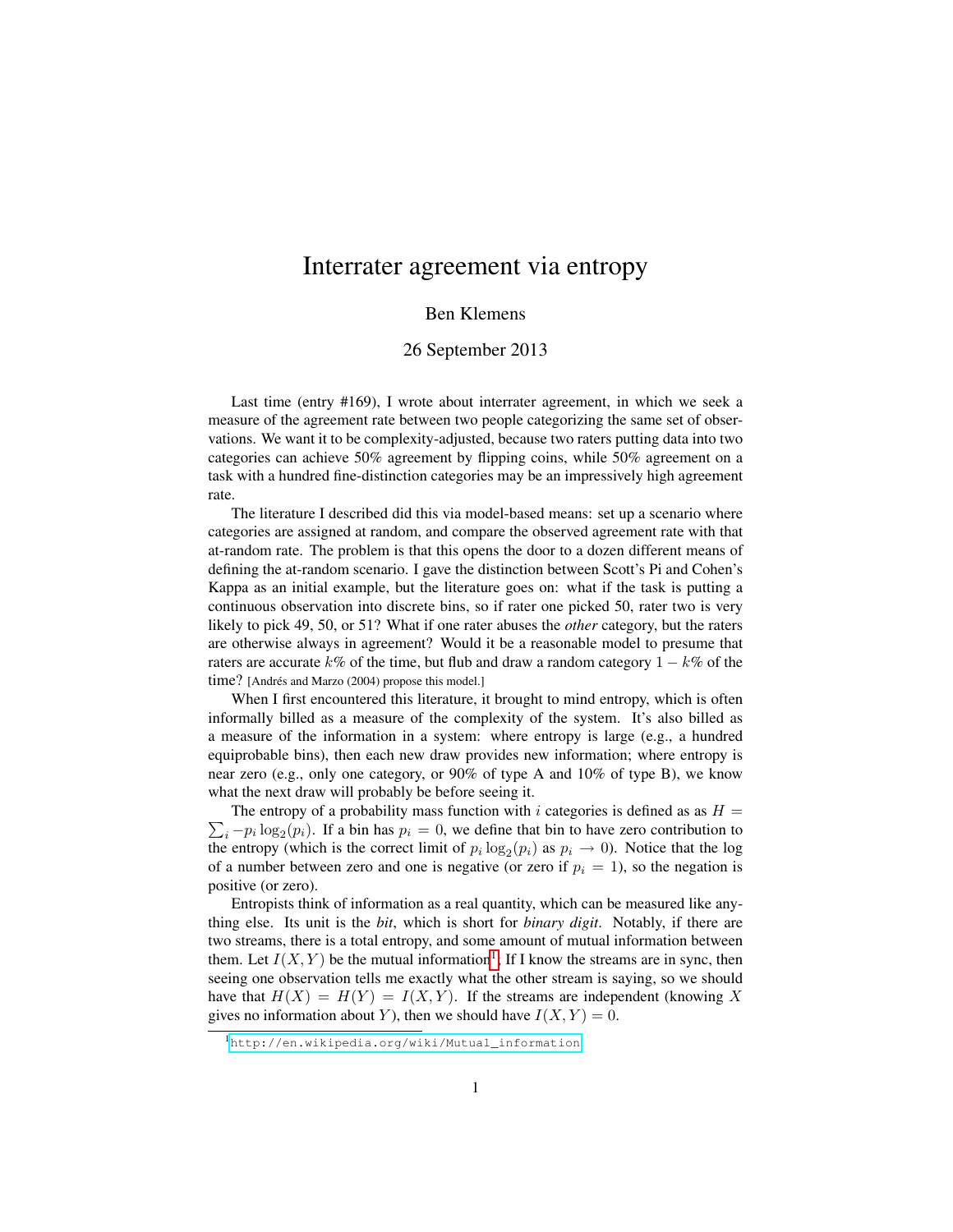The formula for mutual information given a set of categories is

$$
I(X,Y) = \sum_{j} \sum_{i} p_{ij} \log_2 \left(\frac{p_{ij}}{p_{\cdot j} p_{i\cdot}}\right),\,
$$

where  $p_{i,j}$  is the odds of category j regardless of i, and similarly for  $p_{i,j}$ . We are looking for information in agreement, so define  $IA(X, Y)$  to be this sum only over indices where  $i = j$ , throwing out those elements of the sum where  $i \neq j$ .

The raw percent agreement is  $P_0 \equiv$  (count of observations in agreement)/(total count of observations). By analogy, define

$$
P_I(X,Y) \equiv \frac{IA(X,Y)}{(H(X) + H(Y))/2},
$$

that is, the (information in agreement)/(mean total individual information). This is a sensible measure of interrater agreement:

- It is one when it should be (full agreement).
- It is zero when it should be (agreement equal to the random rate, or no agreement at all). [In the no-agreement case, Cohen's Kappa is negative. Exercise: prove that the range of Cohen's Kappa is from  $-1/(B - 1)$  to 1, where B is the number of bins.]
- It is complexity-adjusting in the expected ways.
- If you are comfortable with the concept of measuring information as bits of entropy, then it is a simple and natural fraction of agreement-to-total, akin to  $P<sub>o</sub>$ .
- It is model-independent: we used information accounting identities which work for any pair of distributions, so we entirely sidestep the debate about how to define agreement at random.

I wrote up  $P_I$  and its properties in detail in this Journal of Official Statistics pa-per<sup>[2](#page-1-0)</sup>. I hate to be immodest, but I really do like  $P_I$  better than the alternatives. As I discuss in the paper, there are natural extensions to ordered categories (by redefining  $IA(X, Y)$  to accommodate near-misses) and to multiple raters (by extending the numerator to include information in agreement across all pairs and the denominator to mean total entropy for all pairs). I think that having a system that sidesteps the problem of developing a baseline is a real win. The payoff comes when writing the paper using the measure, because using a statistic designed around a baseline at-random model requires a paragraph or two explaining why the situation at hand is compatible with the assumptions underlying that model, and explaining why those assumptions are more appropriate than those for the models underlying other measures referees might be used to. Meanwhile, it is theoretically valid to measure the mutual information for any two streams of data.

Last time (entry #169), I presented a code example that gave some code to calculate  $P_I$  from the confusion matrix, and now would be a good time to remind you that all the code is available on  $G$ it $H$ ub<sup>[3](#page-1-1)</sup>. If you're not a C user, you should have no problem

<span id="page-1-0"></span><sup>2</sup><http://www.jos.nu/Articles/abstract.asp?article=283395>

<span id="page-1-1"></span><sup>3</sup>[https://github.com/b-k/modeling\\_examples](https://github.com/b-k/modeling_examples)